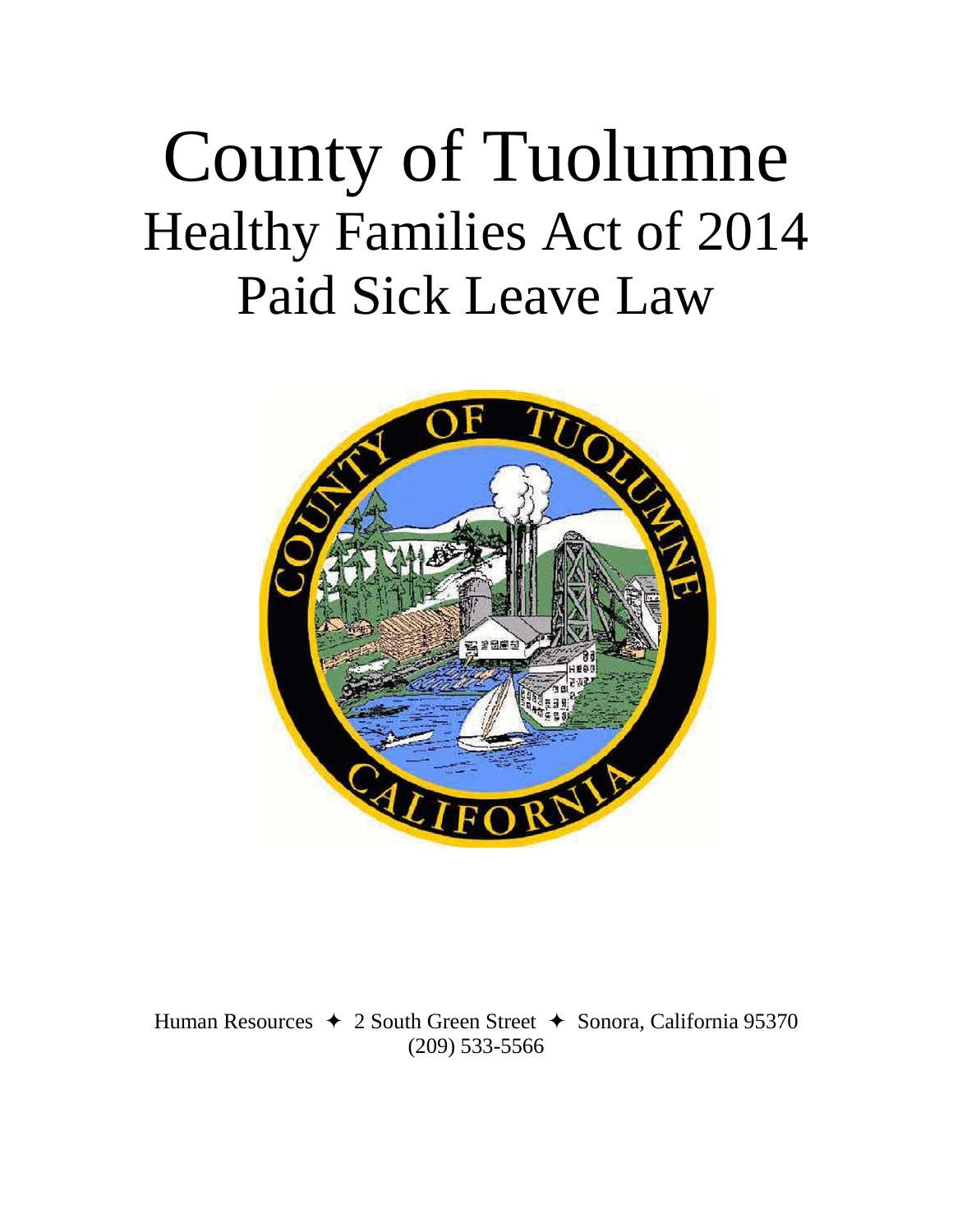## **PAID SICK LEAVE LAW**

Effective July 1, 2015, AB 1522, The Healthy Families Workplaces, Health Families Act of 2014, California Labor Code Sections 245 – 249, requires the County of Tuolumne ("County") to provide paid sick leave to all employees that are not represented by the County's Memorandums of Understanding. This policy shall only affect all part-time non benefitted employees (e.g. relief, seasonal, retired annuitants). Full-time and part-time benefitted employees who are represented within the County's Memoranda of Understanding, public agency retired annuitants and In-Home Support Services Employees are specifically excluded from this policy.

Sick leave shall be earned and used as follows.

- An employee shall begin to accrue paid sick leave at the rate of one (1) hour of paid sick leave for every thirty (30) hours worked beginning on the  $31^{st}$  calendar day of employment with the County, whichever is later.
- An employee shall be eligible to begin using any accrued paid sick on the  $91<sup>st</sup>$ calendar day of employment with the County.
- An employee is only allowed to use up to a maximum of 3 days or 24 hours of paid sick leave in a 12-month period.
- An employee must be scheduled to work in order to use sick leave.
- An employee can only accrue paid sick leave up to a cap of 6 days or 48 hours ongoing. Any unused accrued paid sick leave does carryover year to year while continuously employed.
- In accordance with California's Paid Sick Leave law, an employee may use 3 days or 24 hours of accrued paid sick leave in a 12-month period for one of the following reasons:
	- o For the employee's own diagnosis, care, or treatment of an existing health condition or preventative care.
	- o For the diagnosis, care, or treatment of an existing health condition or preventative care for an employee's family member, including:
		- o *Child (including a biological, adopted, or foster child, stepchild, legal ward, or a child to whom the employee stands in loco parentis.)*
		- o *Spouse or Registered Domestic Partner*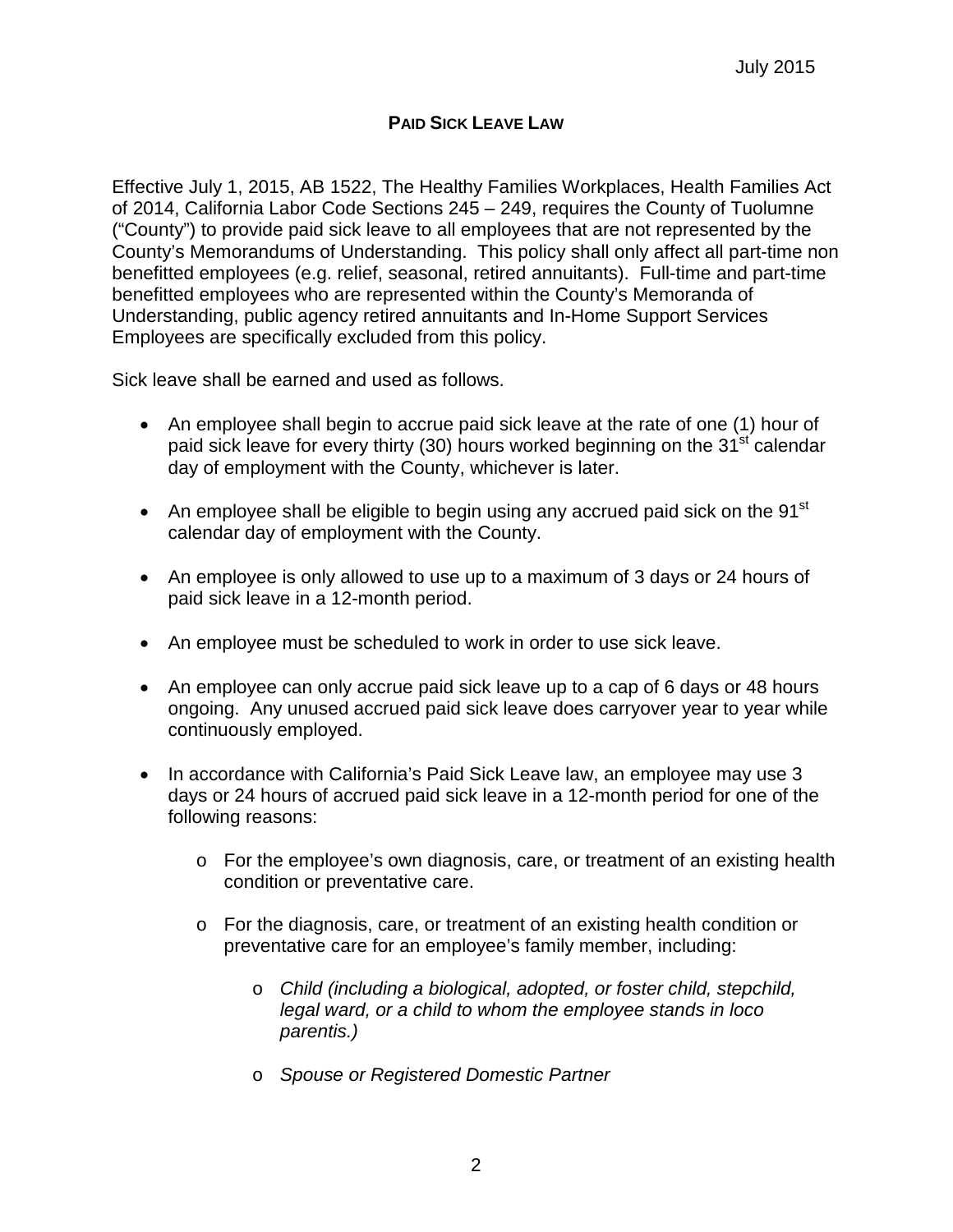- o *Parent (including biological, adoptive, or foster parent, stepparent, or legal guardian of an employee or the employee's spouse or registered domestic partner, or a person who stood in loco parentis when the employee was a minor child.)*
- o *Grandparent*
- o *Grandchild.*
- o *Sibling.*
- o To obtain any relief or services related to being a victim of domestic violence, sexual assault, or stalking including the following with appropriate certification of the need for such services:
	- o *A temporary restraining order or restraining order.*
	- o *Other injunctive relief to help ensure the health, safety or welfare of themselves or their children.*
	- o *To seek medical attention for injuries caused by domestic violence, sexual assault, or stalking.*
	- o *To obtain services from a domestic violence shelter, program, or rape crisis center as a result of domestic violence, sexual assault, or stalking.*
	- o *To obtain psychological counseling related to an experience of domestic violence, sexual assault, or stalking.*
	- o *To participate in safety planning and take other actions to increase safety from future domestic violence, sexual assault, or stalking, including temporary or permanent relocation.*
- An employee shall provide reasonable advance notification of their need to use accrued paid sick leave to their supervisor if the need for paid sick leave use is foreseeable (*e.g.,* doctor's appointment scheduled in advance). If the need for paid sick leave use is unforeseeable, the employee shall provide notice of the need for the leave to their supervisor as soon as is practicable but no later than 30 minutes after the start of their shift.
- An employee who uses paid sick leave must do so with a minimum increment of two hours of sick leave.
- Paid sick leave shall not be considered hours worked for purposes of overtime calculation.